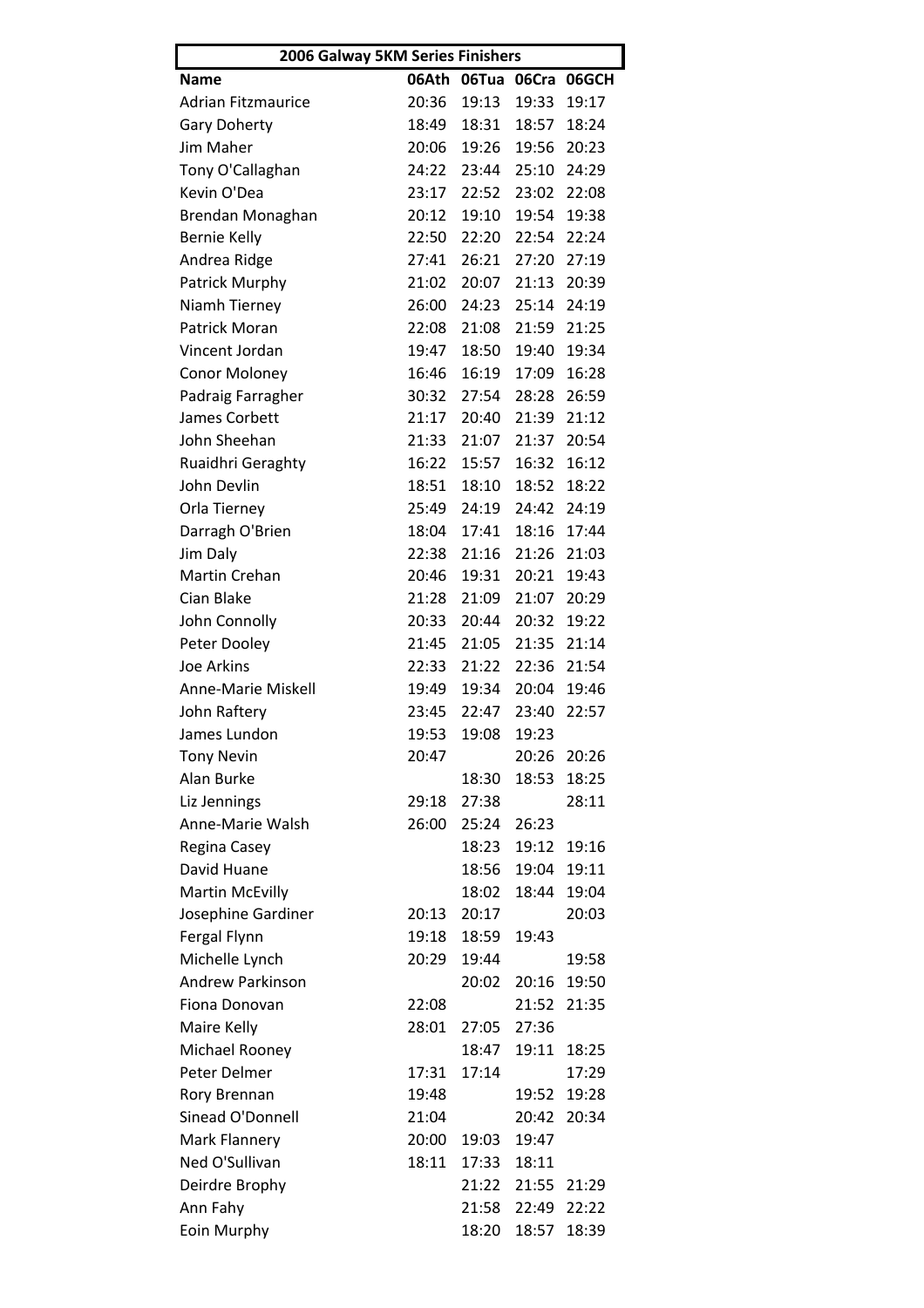| Ken O'Connor               | 19:24 | 19:41 | 20:06 |             |
|----------------------------|-------|-------|-------|-------------|
| Mary O'Brien-Timon         | 40:04 | 40:00 |       | 45:00       |
| Michael Tobin              | 18:02 | 17:16 |       | 17:30       |
| <b>Shirley Hanley</b>      |       | 26:57 | 28:28 | 26:59       |
| Siobhan Glynn              |       |       | 23:34 | 23:10       |
| Jane-Ann Healy             | 20:02 |       | 20:40 |             |
| <b>Eugene Hoade</b>        |       | 20:57 |       | 20:52       |
| Philip Magnier             | 21:26 |       |       | 20:56       |
| lan Egan                   | 17:21 |       |       | 16:55       |
| Johnny O'Connor            | 19:08 |       |       | 19:15       |
| <b>Mick Rice</b>           | 17:52 | 17:20 |       |             |
| <b>Brian O'Connor</b>      |       | 16:47 |       | 17:16       |
| Niall Egan                 |       | 21:52 |       | 20:28       |
| Pearl McDonagh             | 23:53 |       |       | 23:36       |
| James Shannon              | 21:06 |       |       | 21:36       |
| Mary Lyng                  |       | 22:57 | 23:41 |             |
| <b>Tricia Hughes</b>       |       |       | 24:43 | 23:50       |
| Dee McGrath                | 23:14 | 22:19 |       |             |
| John MacSweeny             | 24:01 | 22:27 |       |             |
| <b>Martin Corcoran</b>     | 17:02 |       |       | 16:28       |
| Pauline O'Halloran         |       |       | 26:53 | 26:24       |
| Dolores Foley              | 30:53 | 25:30 |       |             |
| <b>Edel Murphy</b>         | 20:40 |       |       | 20:41       |
| Dave Monaghan              | 21:58 |       |       | 21:26       |
| Andrew McKelvey            | 24:17 |       | 23:00 |             |
| Andrew O'Shaughnessy       |       | 19:50 | 20:22 |             |
| Ann-Marie Kelly            | 25:46 |       | 25:55 |             |
| Barbara Ni Mhaille         |       |       | 26:11 | 24:32       |
| <b>Bridie Folliard</b>     | 27:53 |       | 27:37 |             |
| Cathal Brennan             | 24:39 |       |       | 24:11       |
| Catherine Walshe           |       | 27:08 |       | 27:45       |
| <b>Gerry Broderick</b>     | 19:49 |       | 19:30 |             |
| Helen Hallinan             |       |       | 26:22 | 25:27       |
| John Cunniffe              | 19:42 |       |       | 19:50       |
| Mary Prendergast           |       |       | 27:16 | 27:58       |
| Niall Grenhan              | 24:02 |       |       | 23:38       |
| <b>Sharon Walshe</b>       |       | 22:42 |       | 23:32       |
| Siobhan O'Connor           |       | 25:59 | 27:04 |             |
| <b>Terry Grogan</b>        |       | 19:54 | 20:28 |             |
| <b>Triona Coppinger</b>    |       |       |       | 26:58 24:59 |
| John Mongan                |       | 27:07 |       |             |
| <b>Treasa Gannon</b>       | 27:58 |       |       |             |
| <b>Michael Duane</b>       | 22:13 |       |       |             |
| Diarmuid Quill             | 21:28 |       |       |             |
| <b>Anthony Fitzpatrick</b> |       |       | 23:15 |             |
| Kathleen Waters            |       |       | 26:57 |             |
| <b>Thomas Porter</b>       |       |       |       | 20:05       |
| Mark Davis                 |       |       |       | 17:07       |
| Eileen Molloy              |       |       |       | 26:50       |
| Owen Adye-Curran           | 19:37 |       |       |             |
| Mary McCann                |       |       |       | 24:57       |
| John Murphy                |       |       |       | 22:03       |
| Jason Broderick            | 16:18 |       |       |             |
| Deirdre Hassett            |       |       | 21:21 |             |